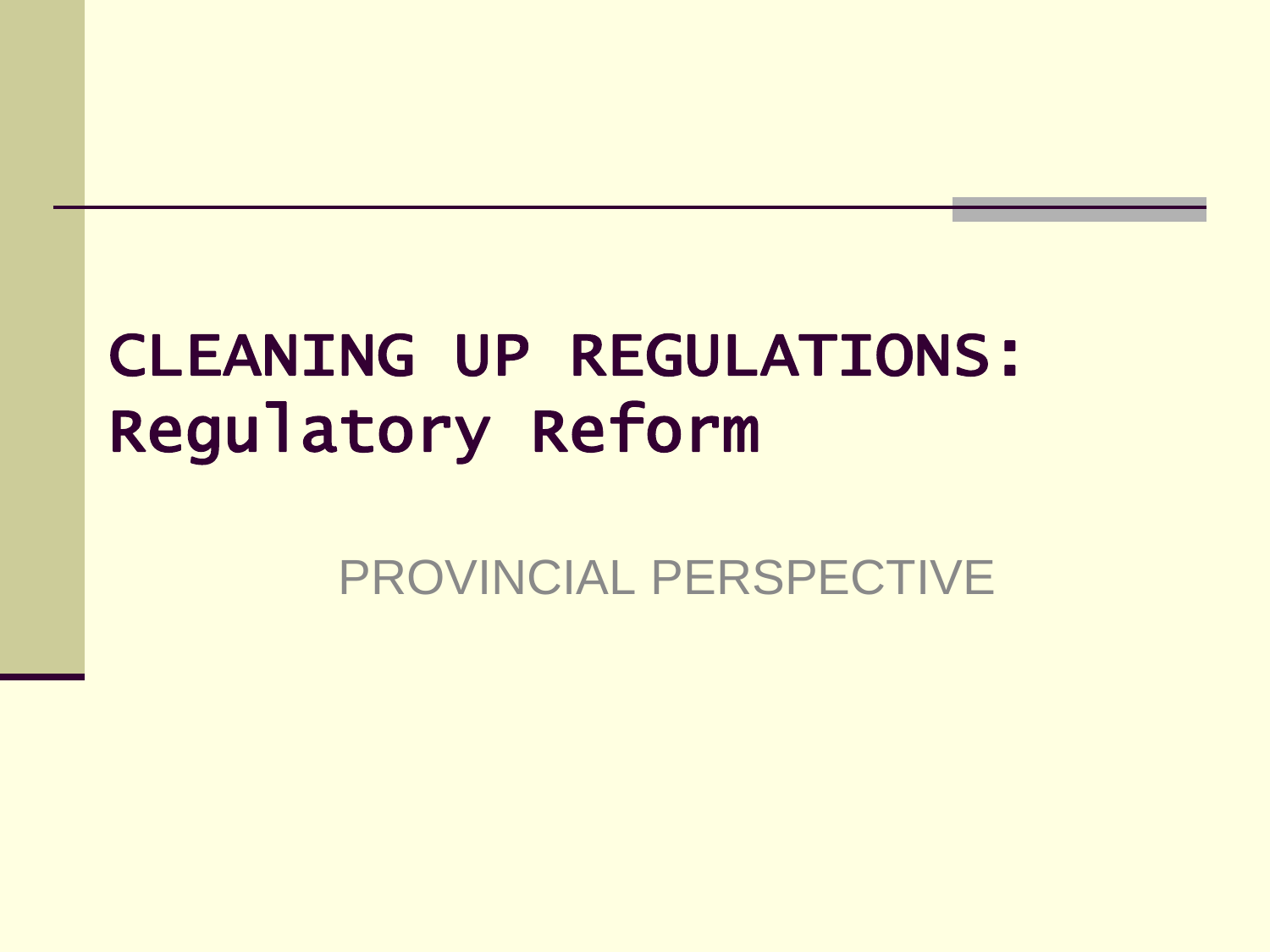# British Columbia

#### Regulatory Reform Initiatives: Measurement: established baseline of requirements and reduction target. Current

commitment to cap at 0% increase.

Regulatory Reporting Act – annual report on government's reform initiatives. Update regulatory database to support the *Open Data* 

Initiative.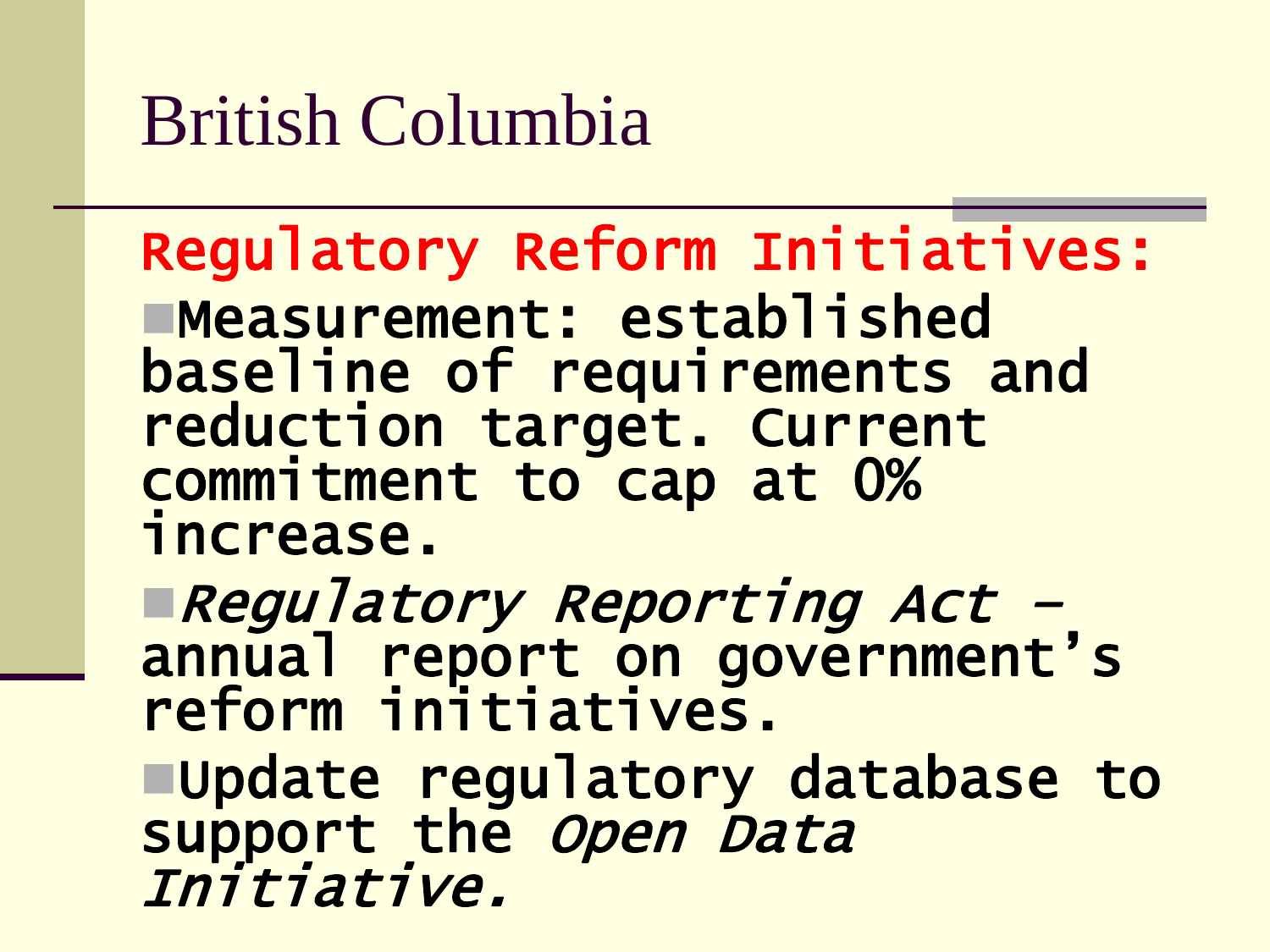British Columbia

Regulatory Reform Initiatives: ■*Lean methodology* for provincial regulatory processes.

Consultations to identify areas of overall between federal, provincial and local requirements and processes.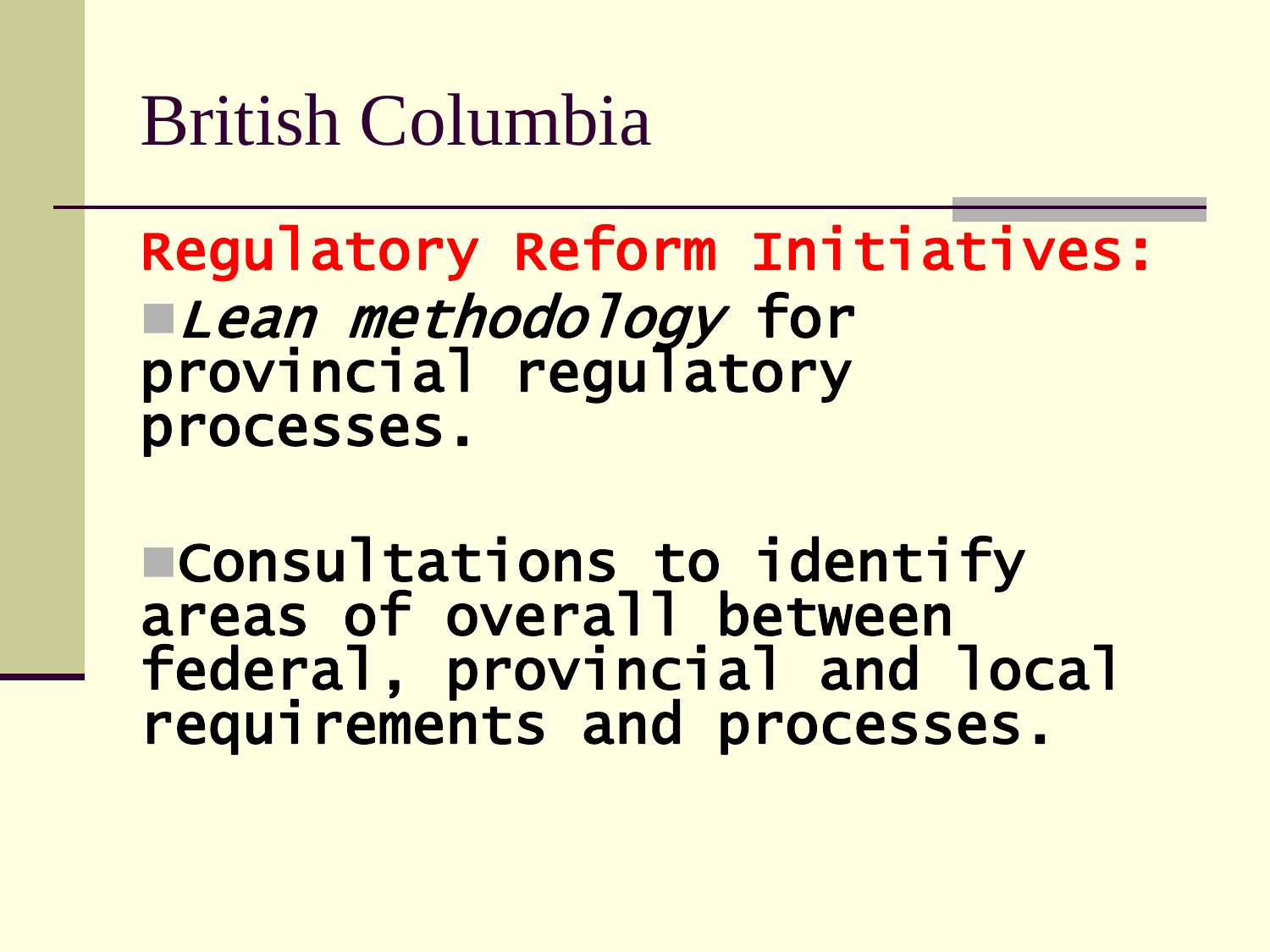

# Regulatory Reform Initiatives: **Red Tape Reduction Task Force**

#### **B**3-Year regulation plans

 Regulatory Benchmarking Report (part of Task Force Mandate).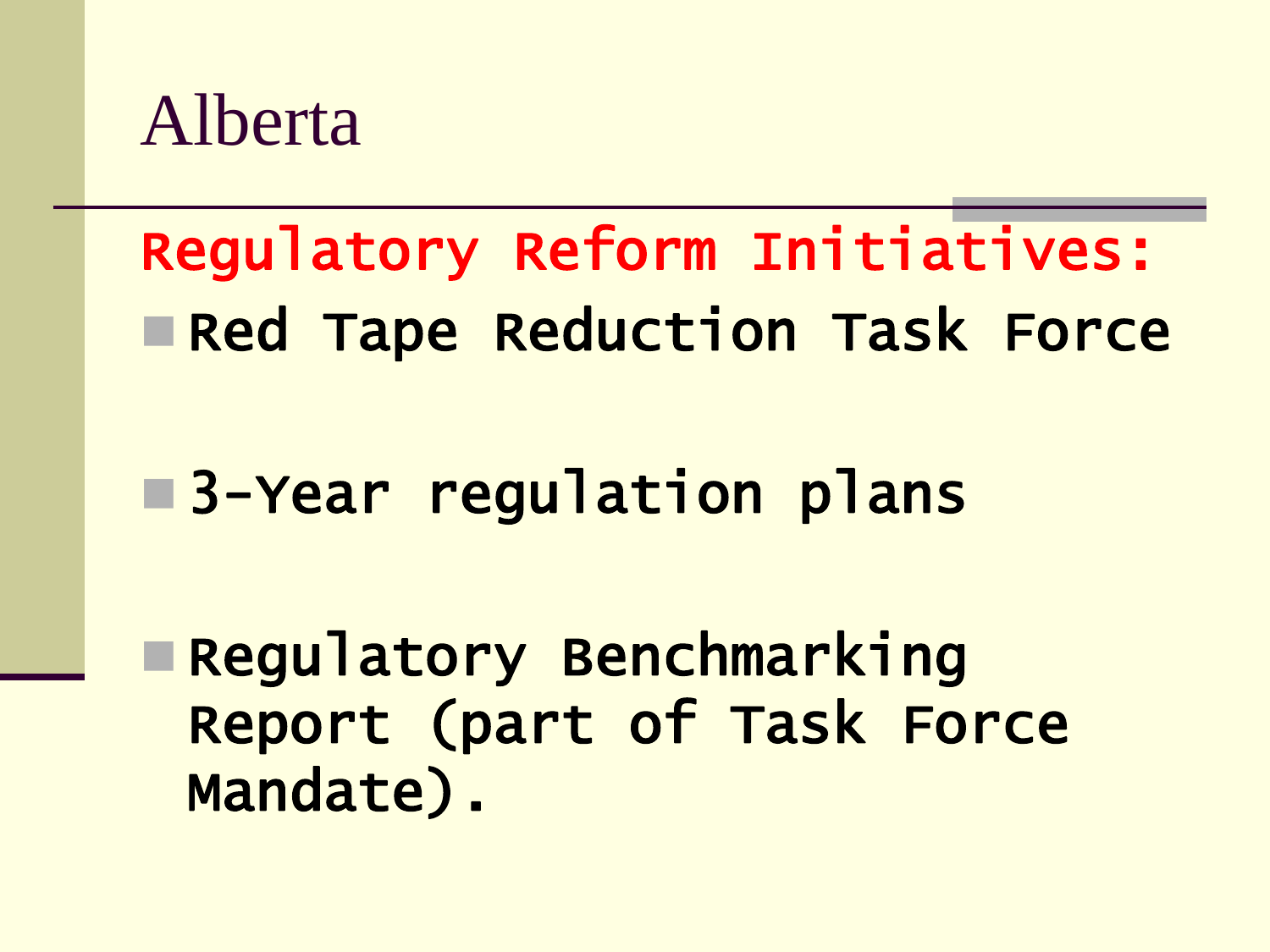

Regulatory Reform Initiatives: Regulatory Cost Model.

**ERIR quality evaluation.** 

**Expiry Date Initiative.** 

 Public Registry of Proposed Regulations.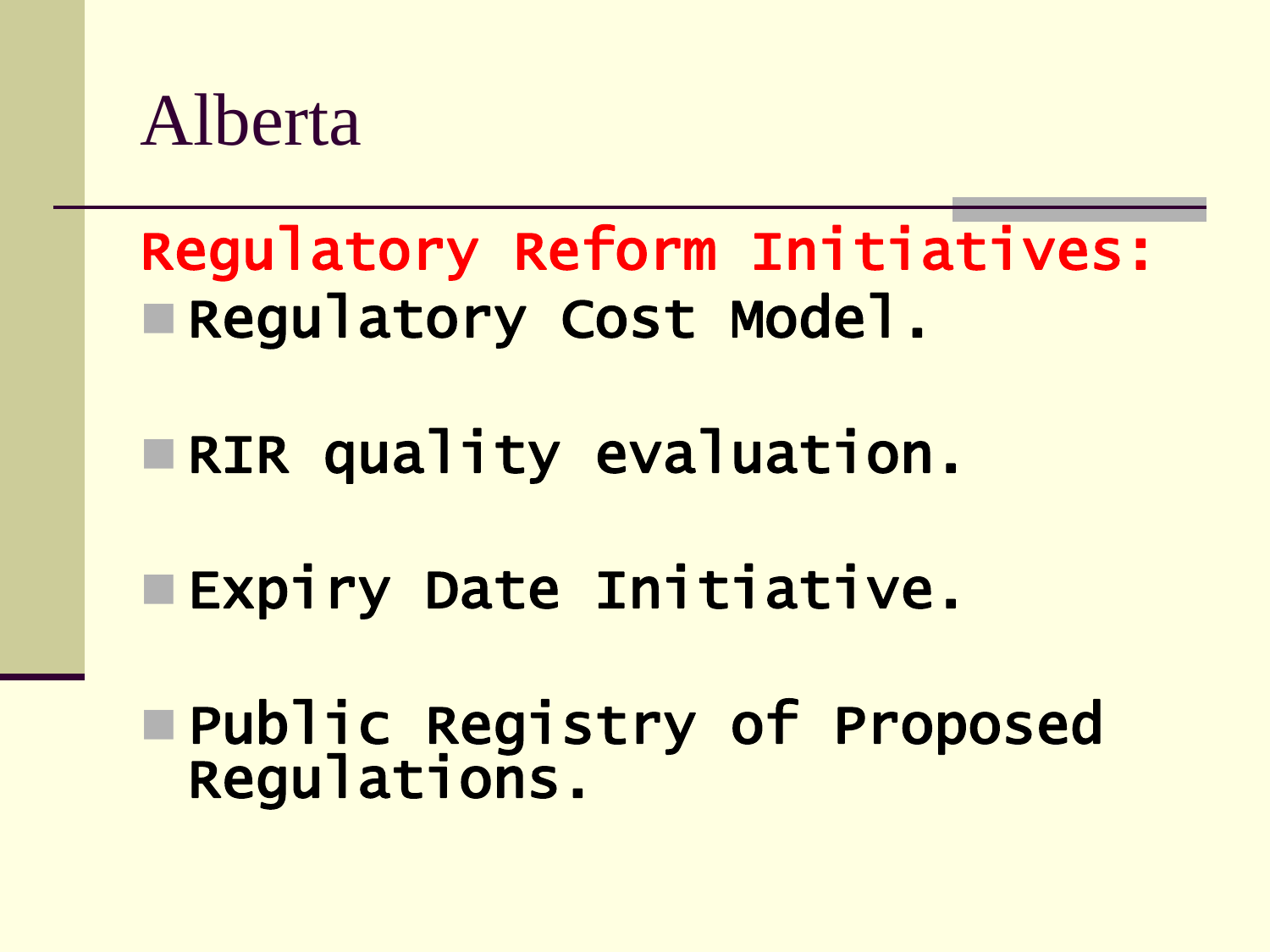Saskatchewan

#### Regulatory Reform Initiatives Red Tape Reduction Initiative: not yet implemented

**Red Tape Reduction Committee** to review targeted projects – subcommittee of the Legislation and Regulation Review Committee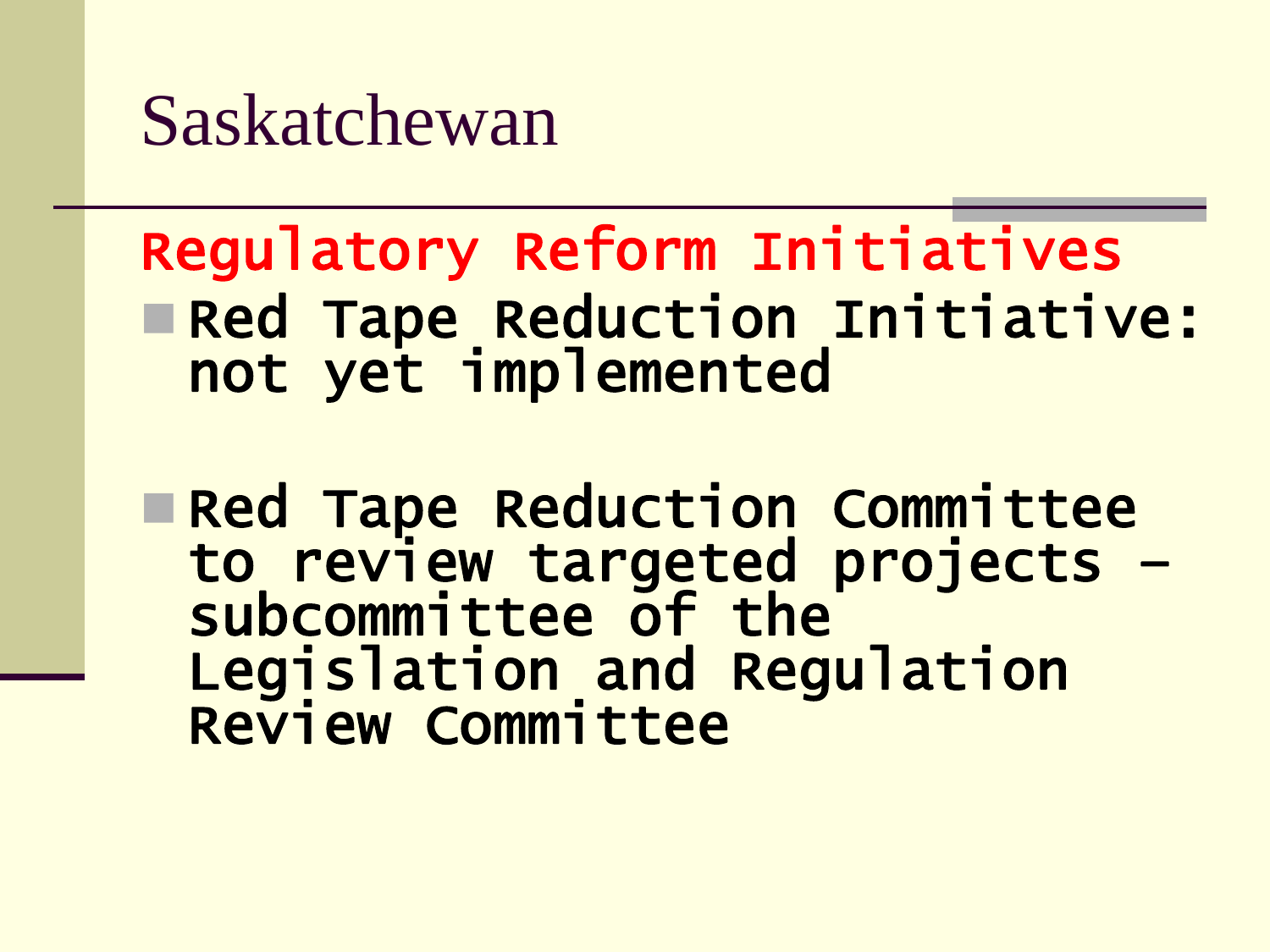### Saskatchewan

#### Regulatory Reform Initiatives Inter-Ministerial Regulatory Modernization Committee to oversee and coordinate regulatory modernization efforts across government to ensure consistency.

Lean initiatives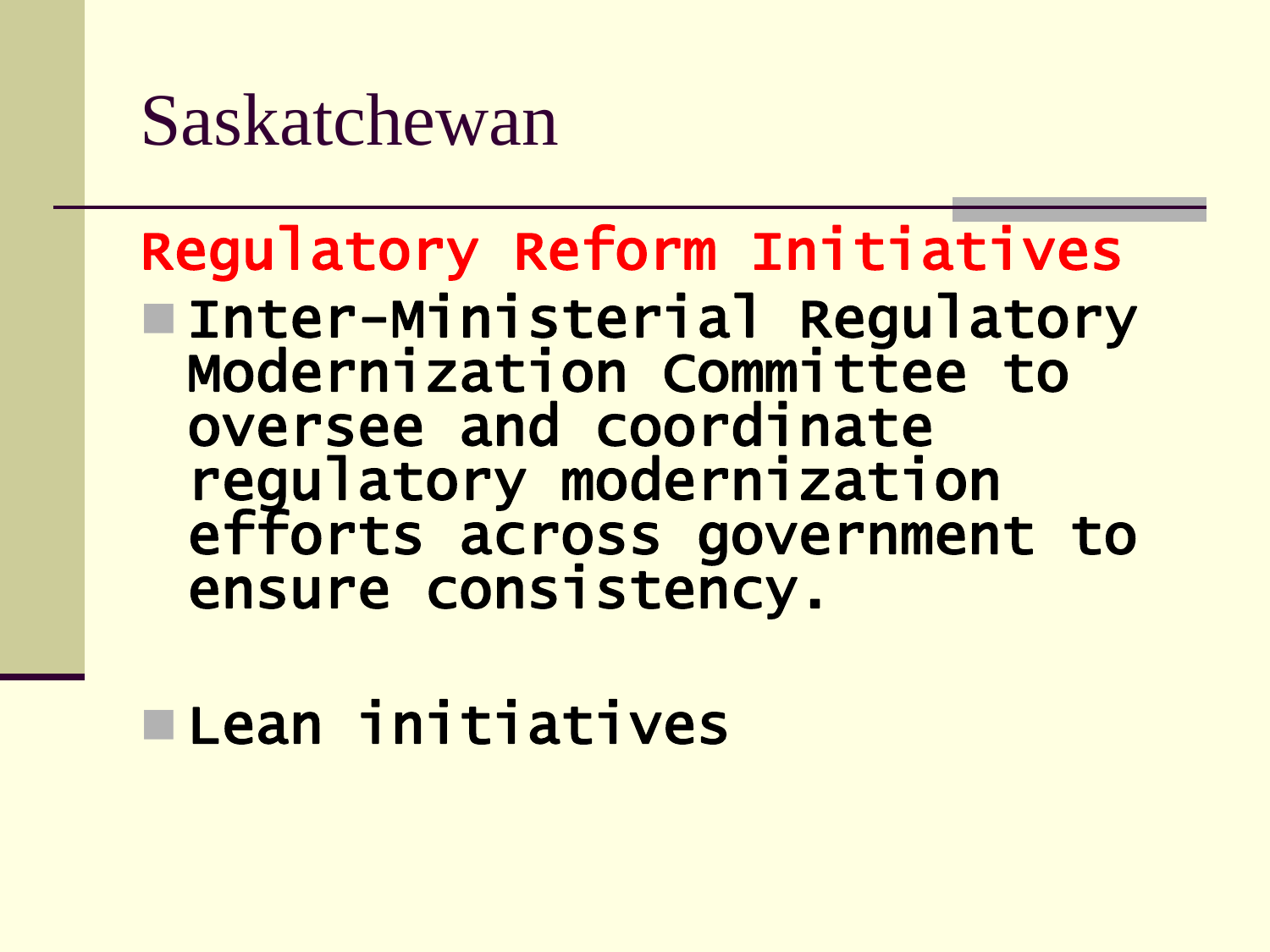Manitoba

#### Regulatory Reform Initiatives: **Esingle window for business** initiatives

Access Manitoba

 The business number (BN) – the common identifier of business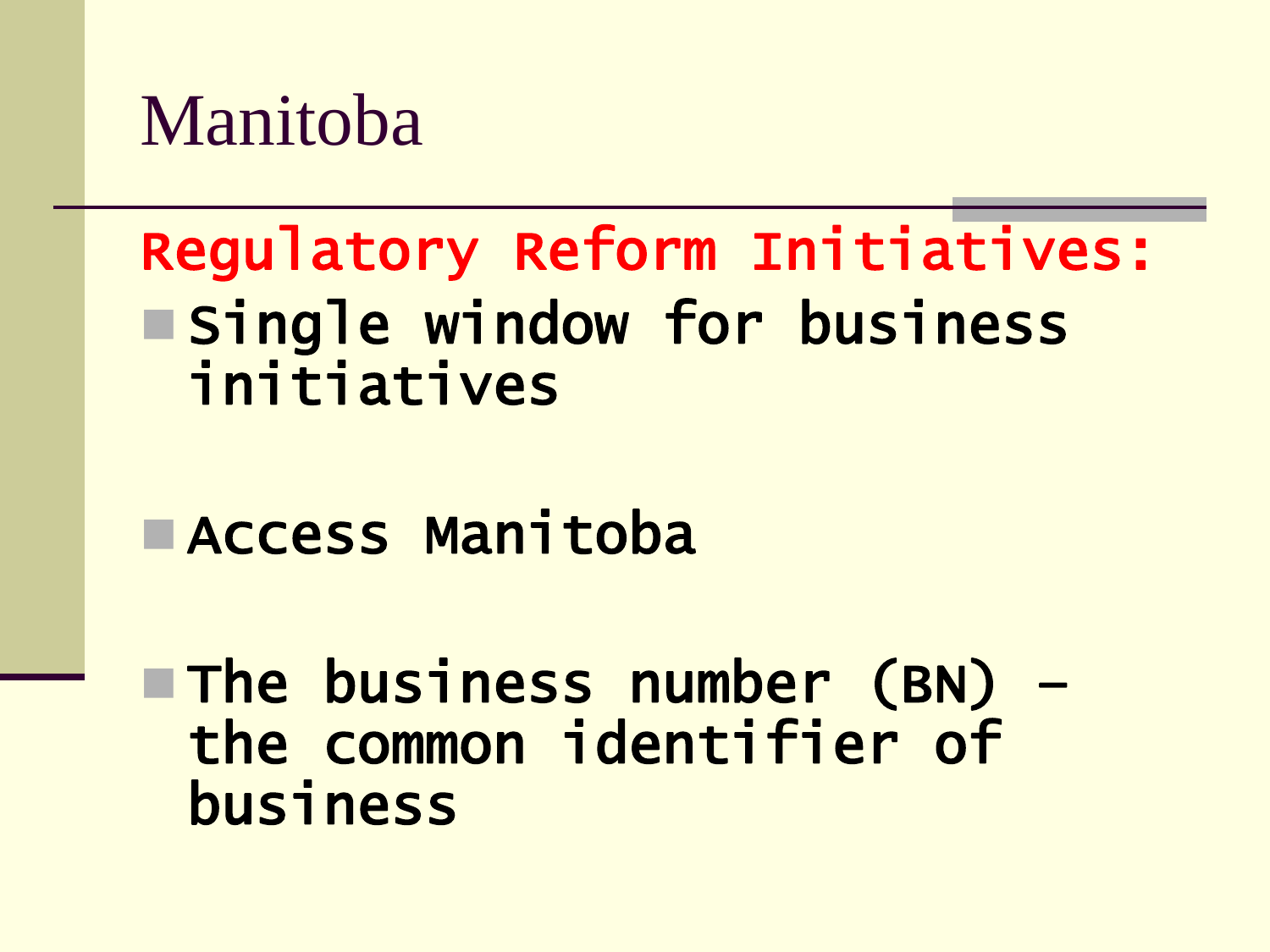Manitoba

## Regulatory Reform Initiatives: **Expand online service tools** and portals.

Next Generation BizPal

**In-person Service Centres**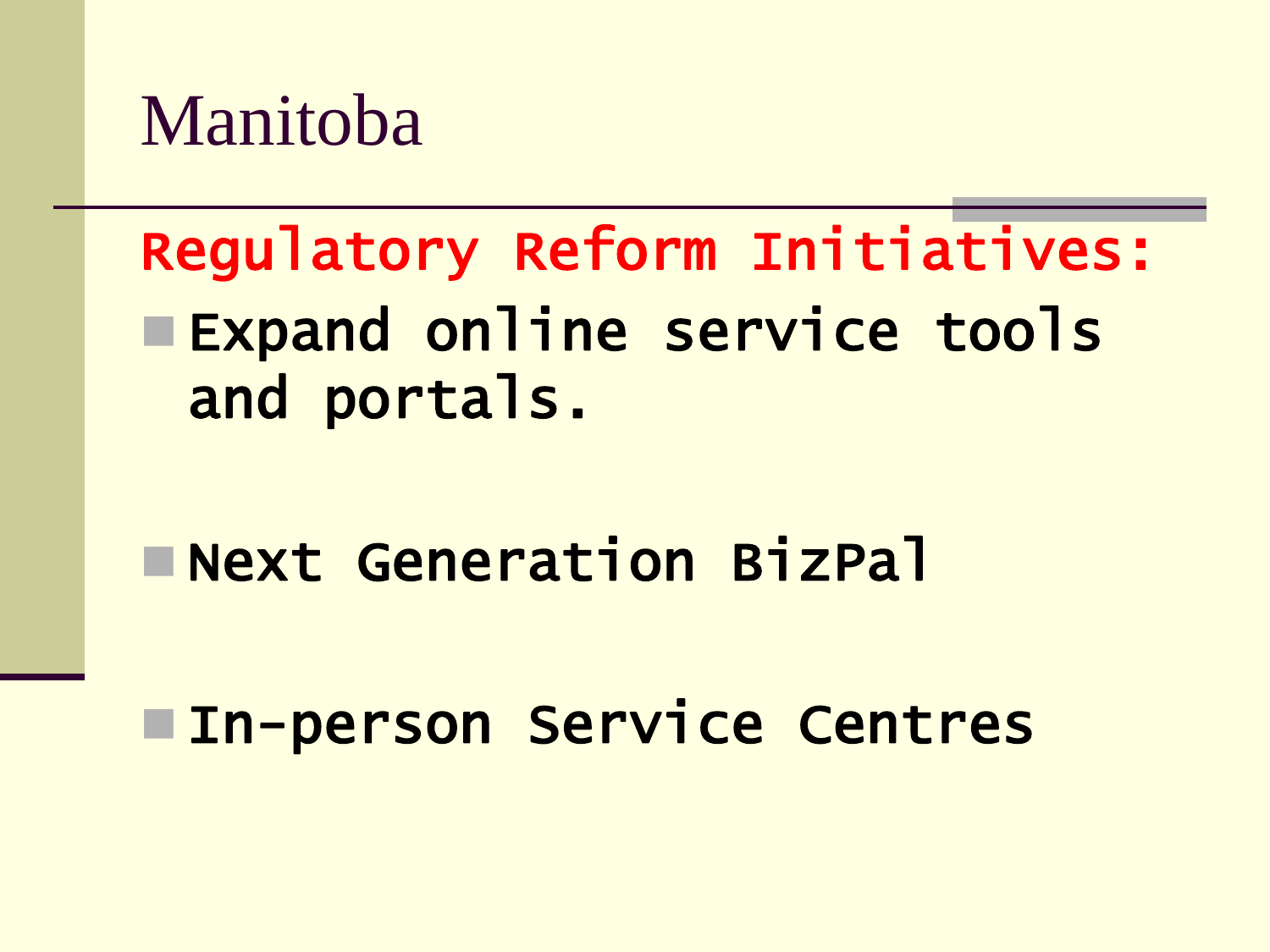## Ontario

### Regulatory Reform Initiatives

- Open for Business Act 2010
- Regulatory count and Cap and Trade 2 for 1 (extends into policy)
- **EBusiness Regulations twice** effective dates (January 1 and July 1)
- Online Registry upcoming regulations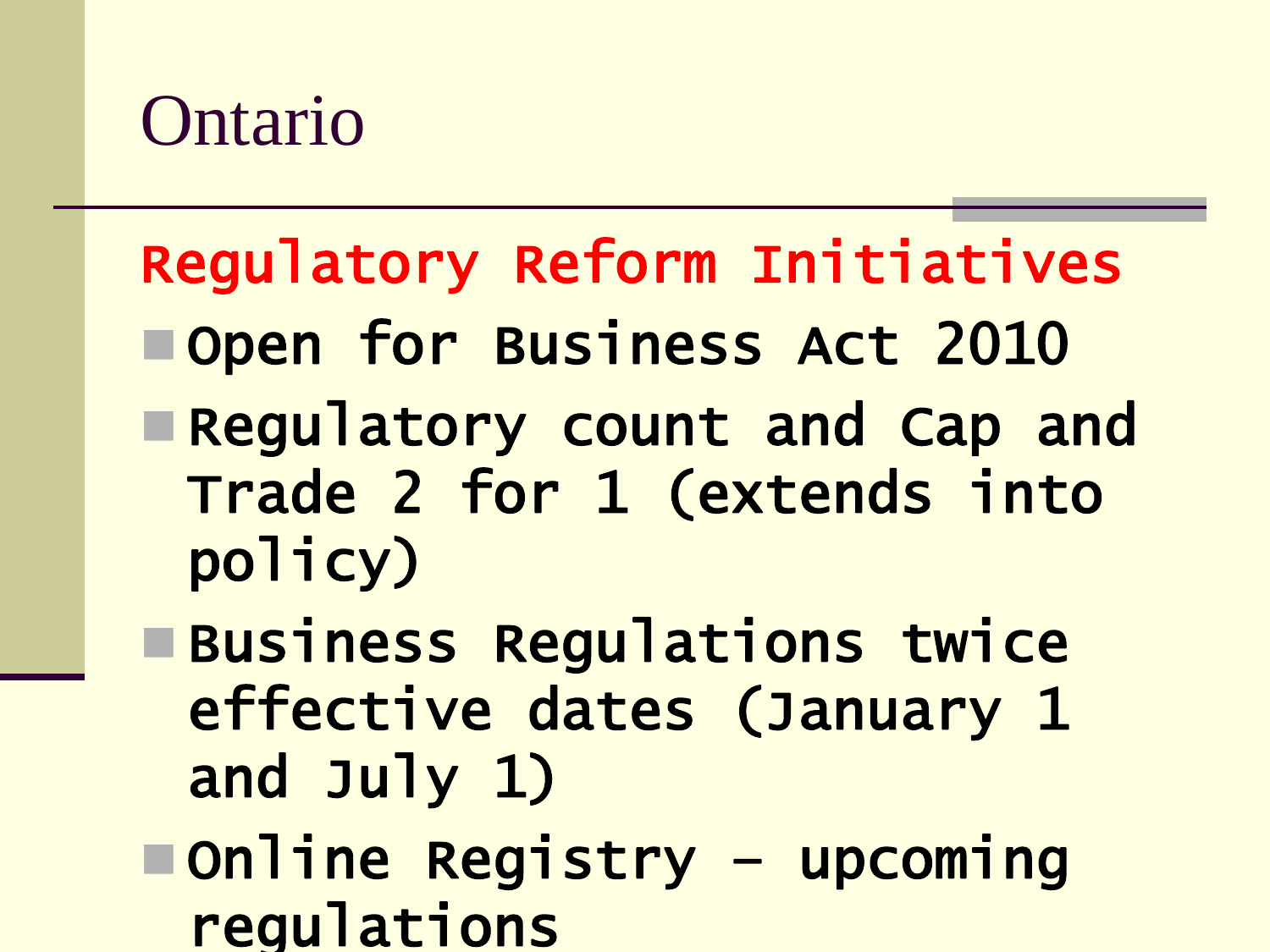## Ontario

# Regulatory Reform Initiatives Regulators Code of Practice Ontario business sector strategy Government service standards: online and searchable Business services – toll free

business line, single business number etc.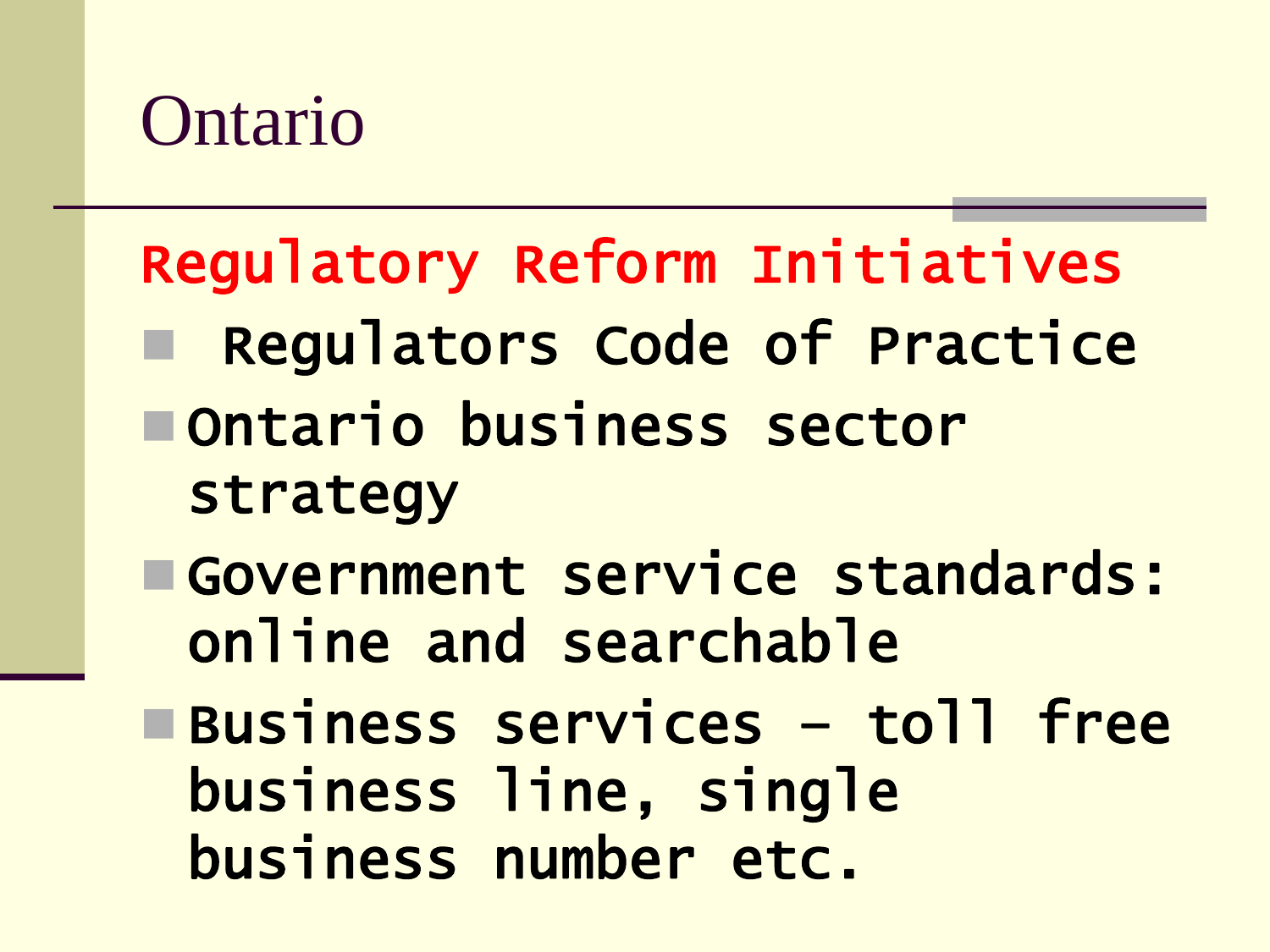# **Quebec**

### Regulatory Reform Initiatives:

- Working Group on Regulatory and Administrative Simplification: Includes:
	- Complete 20% reduction by 2015 (currently 6.7%)
	- **New RIA policy**
- Pre-gazetting for proposed regulations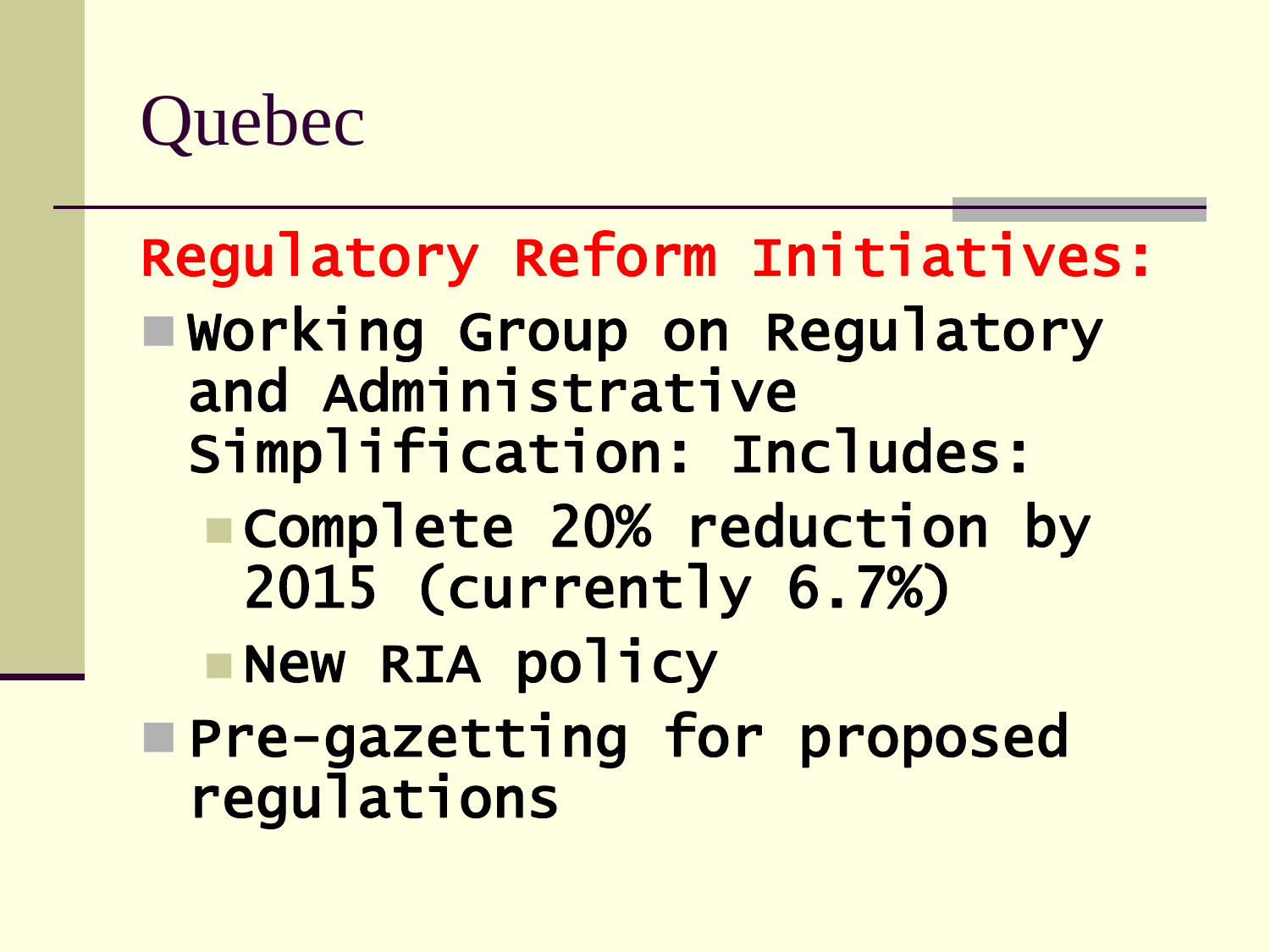## Newfoundland and Labrador

Regulatory Reform Initiatives:

- Regulatory Count achieved 27% reduction
- Accountability Framework (internal) includes:
	- **B**3-year Regulatory Improvement Plans (new, existing to be reviewed, quality service initiatives)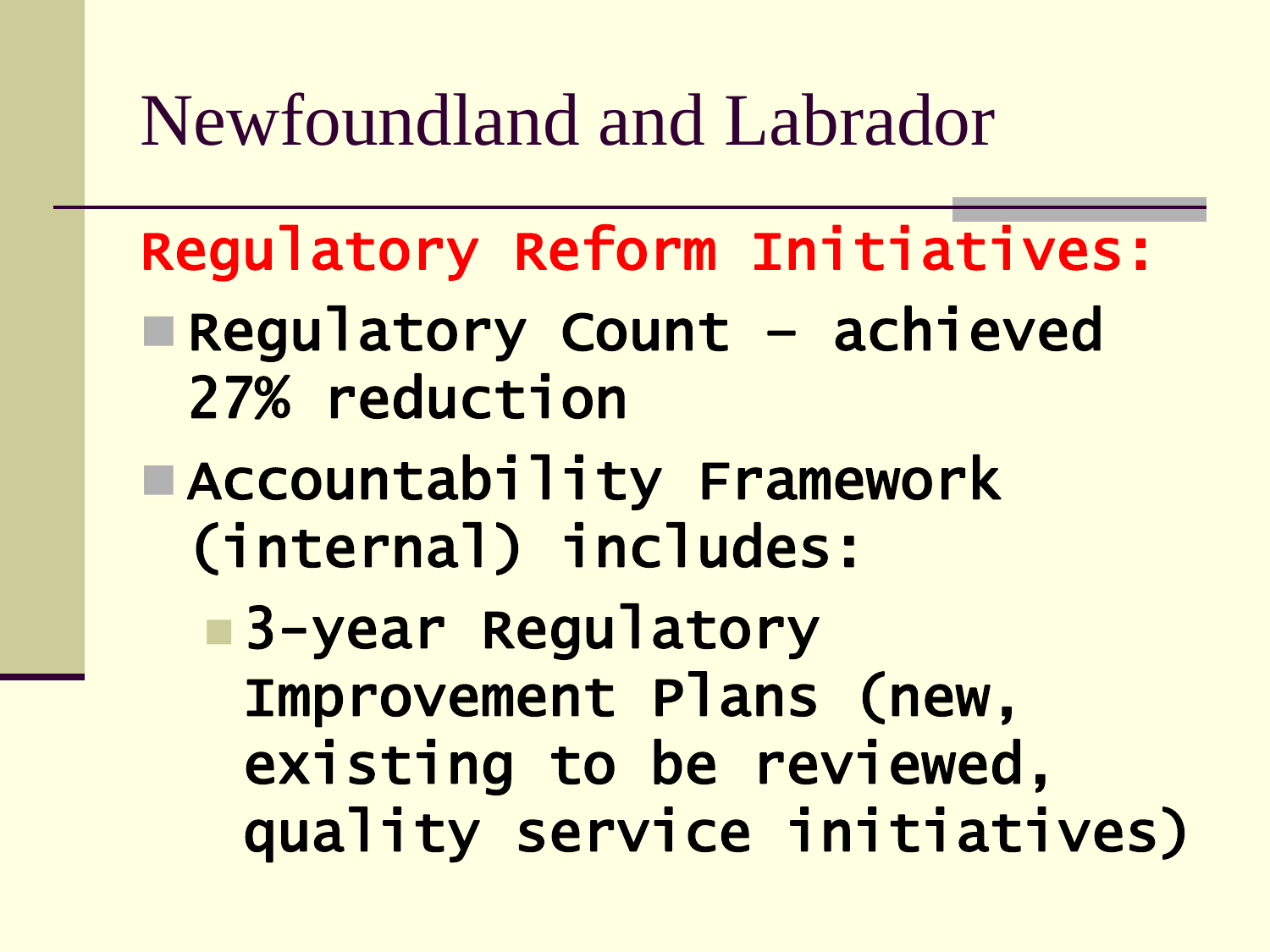New Brunswick

Regulatory Reform Initiatives: **Eliminating obsolete** legislation Statute Repeal Act

All draft regulations online

All Order-in-Councils online